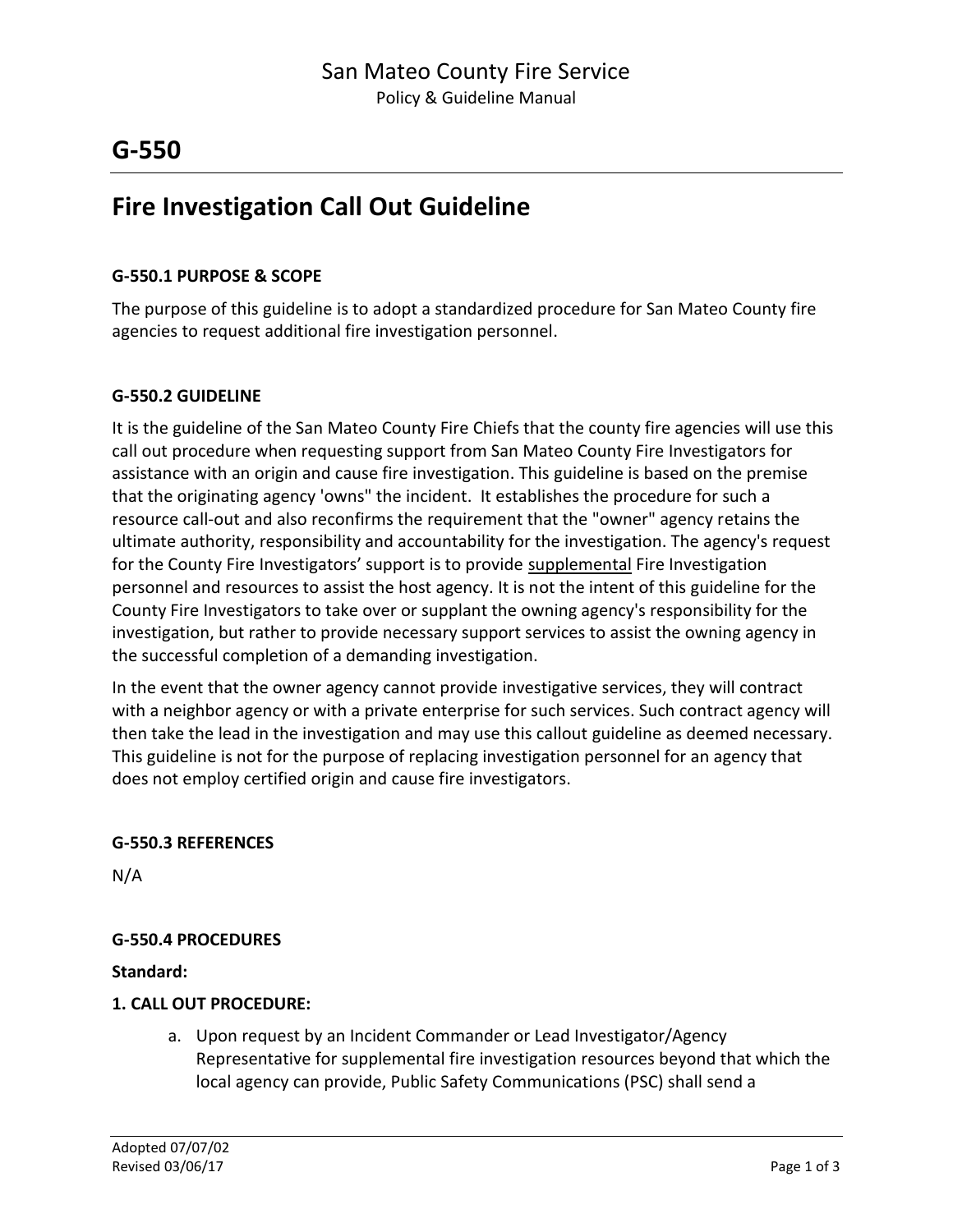### San Mateo County Fire Service Policy & Guideline Manual

# **G-550**

countywide investigator group alpha page to all participating personnel with the requestor's contact information.

- b. The group alpha page will be repeated every ninety (90) seconds until the Lead Investigator/Agency Representative calls PSC to cancel the page.
- c. Responding Investigators will contact PSCD to report they are responding and give their estimated time of arrival to the scene.
- d. PSCD will contact the IC as to which investigators are responding (by unit number i.e., PR8A), the IC will then direct PSCD to send out a group alpha cancellation page.
- e. Responding Investigators shall maintain their accurate status with PSC (i.e. responding, on scene, clear).

### **2. DUTIES OF INVESTIGATORS:**

- a. Incident Lead Investigator/Agency Representative:
	- i. Manage responding investigators to the scene.
	- ii. Organize and coordinate the fire investigation operations, maintain personnel safety and rehab all assigned personnel before releasing them from the incident.
	- iii. Be responsible for the entire origin and cause fire investigation report, liaison with law enforcement, and field all media contacts when necessary.
- b. Fire Investigator:
	- i. Upon direction from the Lead Investigator/Agency Representative, respond to the incident with all department issued PPE.
	- ii. Report to the Command Post/Incident Commander. Then report to the Lead Investigator/Agency Representative and carry out duties as assigned
	- iii. Maintain accountability with Incident Commander.
	- iv. Submit a written summary of your investigation findings or provide verbal reports to the Lead Investigator/Agency Representative.